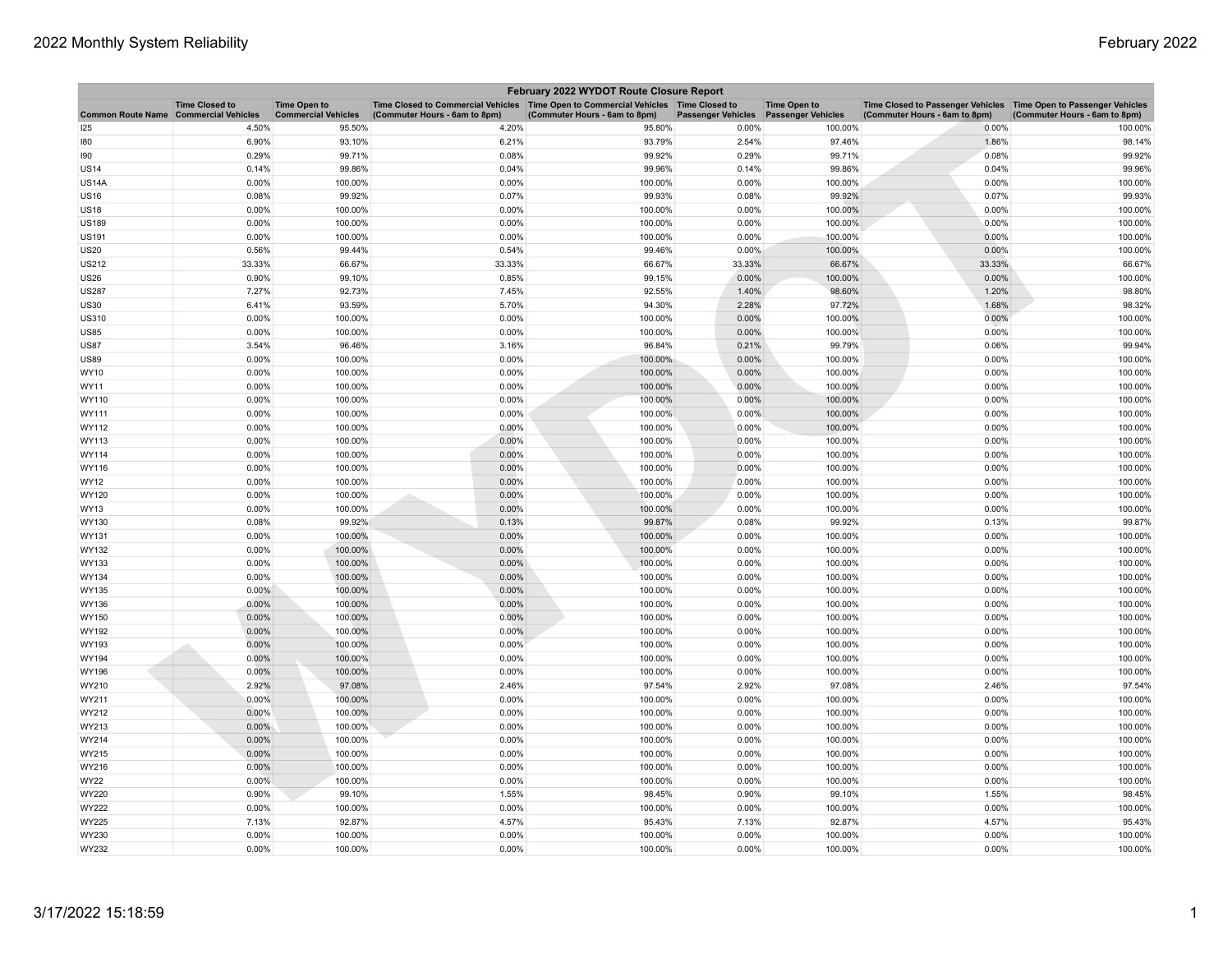| February 2022 WYDOT Route Closure Report |                       |                                                   |                                                                                                                       |                               |                           |                                                  |                                                                                                     |                               |  |
|------------------------------------------|-----------------------|---------------------------------------------------|-----------------------------------------------------------------------------------------------------------------------|-------------------------------|---------------------------|--------------------------------------------------|-----------------------------------------------------------------------------------------------------|-------------------------------|--|
| Common Route Name Commercial Vehicles    | <b>Time Closed to</b> | <b>Time Open to</b><br><b>Commercial Vehicles</b> | Time Closed to Commercial Vehicles  Time Open to Commercial Vehicles  Time Closed to<br>(Commuter Hours - 6am to 8pm) | (Commuter Hours - 6am to 8pm) | <b>Passenger Vehicles</b> | <b>Time Open to</b><br><b>Passenger Vehicles</b> | Time Closed to Passenger Vehicles  Time Open to Passenger Vehicles<br>(Commuter Hours - 6am to 8pm) | (Commuter Hours - 6am to 8pm) |  |
| WY233                                    | 0.00%                 | 100.00%                                           | 0.00%                                                                                                                 | 100.00%                       | 0.00%                     | 100.00%                                          | 0.00%                                                                                               | 100.00%                       |  |
| WY235                                    | 0.00%                 | 100.00%                                           | 0.00%                                                                                                                 | 100.00%                       | 0.00%                     | 100.00%                                          | 0.00%                                                                                               | 100.00%                       |  |
| WY236                                    | 0.00%                 | 100.00%                                           | 0.00%                                                                                                                 | 100.00%                       | 0.00%                     | 100.00%                                          | 0.00%                                                                                               | 100.00%                       |  |
| WY237                                    | 0.00%                 | 100.00%                                           | 0.00%                                                                                                                 | 100.00%                       | 0.00%                     | 100.00%                                          | 0.00%                                                                                               | 100.00%                       |  |
| WY238                                    | 0.00%                 | 100.00%                                           | 0.00%                                                                                                                 | 100.00%                       | 0.00%                     | 100.00%                                          | 0.00%                                                                                               | 100.00%                       |  |
| WY239                                    | 0.00%                 | 100.00%                                           | 0.00%                                                                                                                 | 100.00%                       | 0.00%                     | 100.00%                                          | 0.00%                                                                                               | 100.00%                       |  |
| WY24                                     | 0.00%                 | 100.00%                                           | 0.00%                                                                                                                 | 100.00%                       | 0.00%                     | 100.00%                                          | 0.00%                                                                                               | 100.00%                       |  |
| WY240                                    | 0.00%                 | 100.00%                                           | 0.00%                                                                                                                 | 100.00%                       | 0.00%                     | 100.00%                                          | 0.00%                                                                                               | 100.00%                       |  |
| WY251                                    | 0.00%                 | 100.00%                                           | 0.00%                                                                                                                 | 100.00%                       | 0.00%                     | 100.00%                                          | 0.00%                                                                                               | 100.00%                       |  |
| WY257                                    | 0.00%                 | 100.00%                                           | 0.00%                                                                                                                 | 100.00%                       | 0.00%                     | 100.00%                                          | 0.00%                                                                                               | 100.00%                       |  |
| WY258                                    | 7.64%                 | 92.36%                                            | 6.55%                                                                                                                 | 93.45%                        | 0.00%                     | 100.00%                                          | 0.00%                                                                                               | 100.00%                       |  |
| WY259                                    | 0.00%                 | 100.00%                                           | 0.00%                                                                                                                 | 100.00%                       | 0.00%                     | 100.00%                                          | 0.00%                                                                                               | 100.00%                       |  |
| WY270                                    | 0.00%                 | 100.00%                                           | 0.00%                                                                                                                 | 100.00%                       | 0.00%                     | 100.00%                                          | 0.00%                                                                                               | 100.00%                       |  |
| <b>WY28</b>                              | 2.07%                 | 97.93%                                            | 2.70%                                                                                                                 | 97.30%                        | 0.00%                     | 100.00%                                          | 0.00%                                                                                               | 100.00%                       |  |
| WY296                                    | 0.00%                 | 100.00%                                           | 0.00%                                                                                                                 | 100.00%                       | 0.00%                     | 100.00%                                          | 0.00%                                                                                               | 100.00%                       |  |
| WY313                                    | 0.00%                 | 100.00%                                           | 0.00%                                                                                                                 | 100.00%                       | 0.00%                     | 100.00%                                          | 0.00%                                                                                               | 100.00%                       |  |
| WY320                                    | 0.00%                 | 100.00%                                           | 0.00%                                                                                                                 | 100.00%                       | 0.00%                     | 100.00%                                          | 0.00%                                                                                               | 100.00%                       |  |
| WY321                                    | 0.00%                 | 100.00%                                           | 0.00%                                                                                                                 | 100.00%                       | 0.00%                     | 100.00%                                          | 0.00%                                                                                               | 100.00%                       |  |
| WY331                                    | 0.00%                 | 100.00%                                           | 0.00%                                                                                                                 | 100.00%                       | 0.00%                     | 100.00%                                          | 0.00%                                                                                               | 100.00%                       |  |
| WY335                                    | 0.00%                 | 100.00%                                           | 0.00%                                                                                                                 | 100.00%                       | 0.00%                     | 100.00%                                          | 0.00%                                                                                               | 100.00%                       |  |
| WY336                                    | 0.00%                 | 100.00%                                           | 0.00%                                                                                                                 | 100.00%                       | 0.00%                     | 100.00%                                          | 0.00%                                                                                               | 100.00%                       |  |
| WY338                                    | 0.00%                 | 100.00%                                           | 0.00%                                                                                                                 | 100.00%                       | 0.00%                     | 100.00%                                          | 0.00%                                                                                               | 100.00%                       |  |
| WY34                                     | 0.00%                 | 100.00%                                           | 0.00%                                                                                                                 | 100.00%                       | 0.00%                     | 100.00%                                          | 0.00%                                                                                               | 100.00%                       |  |
| WY340                                    | 0.00%                 | 100.00%                                           | 0.00%                                                                                                                 | 100.00%                       | 0.00%                     | 100.00%                                          | 0.00%                                                                                               | 100.00%                       |  |
| WY343                                    | 0.00%                 | 100.00%                                           | 0.00%                                                                                                                 | 100.00%                       | 0.00%                     | 100.00%                                          | 0.00%                                                                                               | 100.00%                       |  |
| WY345                                    | 0.00%                 | 100.00%                                           | 0.00%                                                                                                                 | 100.00%                       | 0.00%                     | 100.00%                                          | 0.00%                                                                                               | 100.00%                       |  |
| WY350                                    | 0.00%                 | 100.00%                                           | 0.00%                                                                                                                 | 100.00%                       | 0.00%                     | 100.00%                                          | 0.00%                                                                                               | 100.00%                       |  |
| WY351                                    | 0.00%                 | 100.00%                                           | 0.00%                                                                                                                 | 100.00%                       | 0.00%                     | 100.00%                                          | 0.00%                                                                                               | 100.00%                       |  |
| WY352                                    | 0.00%                 | 100.00%                                           | 0.00%                                                                                                                 | 100.00%                       | 0.00%                     | 100.00%                                          | 0.00%                                                                                               | 100.00%                       |  |
| WY353                                    | 0.00%                 | 100.00%                                           | 0.00%                                                                                                                 | 100.00%                       | 0.00%                     | 100.00%                                          | 0.00%                                                                                               | 100.00%                       |  |
| WY371                                    | 0.00%                 | 100.00%                                           | 0.00%                                                                                                                 | 100.00%                       | 0.00%                     | 100.00%                                          | 0.00%                                                                                               | 100.00%                       |  |
| WY372                                    | 0.00%                 | 100.00%                                           | 0.00%                                                                                                                 | 100.00%                       | 0.00%                     | 100.00%                                          | 0.00%                                                                                               | 100.00%                       |  |
| WY374                                    | 0.00%                 | 100.00%                                           | 0.00%                                                                                                                 | 100.00%                       | 0.00%                     | 100.00%                                          | 0.00%                                                                                               | 100.00%                       |  |
| WY387                                    | 0.00%                 | 100.00%                                           | 0.00%                                                                                                                 | 100.00%                       | 0.00%                     | 100.00%                                          | 0.00%                                                                                               | 100.00%                       |  |
| WY390                                    | $0.00\%$              | 100.00%                                           | 0.00%                                                                                                                 | 100.00%                       | 0.00%                     | 100.00%                                          | 0.00%                                                                                               | 100.00%                       |  |
| WY410                                    | 0.00%                 | 100.00%                                           | 0.00%                                                                                                                 | 100.00%                       | 0.00%                     | 100.00%                                          | 0.00%                                                                                               | 100.00%                       |  |
| WY411                                    | 0.00%                 | 100.00%                                           | 0.00%                                                                                                                 | 100.00%                       | 0.00%                     | 100.00%                                          | 0.00%                                                                                               | 100.00%                       |  |
| WY412                                    | 0.00%                 | 100.00%                                           | 0.00%                                                                                                                 | 100.00%                       | 0.00%                     | 100.00%                                          | 0.00%                                                                                               | 100.00%                       |  |
| WY414                                    | 0.00%                 | 100.00%                                           | 0.00%                                                                                                                 | 100.00%                       | 0.00%                     | 100.00%                                          | 0.00%                                                                                               | 100.00%                       |  |
| WY430                                    | 4.83%                 | 95.17%                                            | 3.18%                                                                                                                 | 96.82%                        | 4.83%                     | 95.17%                                           | 3.18%                                                                                               | 96.82%                        |  |
| WY431                                    | 0.00%                 | 100.00%                                           | 0.00%                                                                                                                 | 100.00%                       | 0.00%                     | 100.00%                                          | 0.00%                                                                                               | 100.00%                       |  |
| WY450                                    | 0.00%                 | 100.00%                                           | 0.00%                                                                                                                 | 100.00%                       | 0.00%                     | 100.00%                                          | 0.00%                                                                                               | 100.00%                       |  |
| WY487                                    | 0.00%                 | 100.00%                                           | 0.00%                                                                                                                 | 100.00%                       | 0.00%                     | 100.00%                                          | 0.00%                                                                                               | 100.00%                       |  |
| <b>WY50</b>                              | 0.00%                 | 100.00%                                           | 0.00%                                                                                                                 | 100.00%                       | 0.00%                     | 100.00%                                          | 0.00%                                                                                               | 100.00%                       |  |
| WY51                                     | 0.00%                 | 100.00%                                           | 0.00%                                                                                                                 | 100.00%                       | 0.00%                     | 100.00%                                          | 0.00%                                                                                               | 100.00%                       |  |
| WY530                                    | 0.00%                 | 100.00%                                           | 0.00%                                                                                                                 | 100.00%                       | 0.00%                     | 100.00%                                          | 0.00%                                                                                               | 100.00%                       |  |
| WY585                                    | 0.00%                 | 100.00%                                           | 0.00%                                                                                                                 | 100.00%                       | 0.00%                     | 100.00%                                          | 0.00%                                                                                               | 100.00%                       |  |
| <b>WY59</b>                              | 0.09%                 | 99.91%                                            | 0.15%                                                                                                                 | 99.85%                        | 0.09%                     | 99.91%                                           | 0.15%                                                                                               | 99.85%                        |  |
| <b>WY70</b>                              | 0.00%                 | 100.00%                                           | 0.00%                                                                                                                 | 100.00%                       | 0.00%                     | 100.00%                                          | 0.00%                                                                                               | 100.00%                       |  |
| WY71                                     | 0.00%                 | 100.00%                                           | 0.00%                                                                                                                 | 100.00%                       | 0.00%                     | 100.00%                                          | 0.00%                                                                                               | 100.00%                       |  |
| <b>WY72</b>                              | 0.00%                 | 100.00%                                           | 0.00%                                                                                                                 | 100.00%                       | 0.00%                     | 100.00%                                          | 0.00%                                                                                               | 100.00%                       |  |
| <b>WY77</b>                              | 0.00%                 | 100.00%                                           | 0.00%                                                                                                                 | 100.00%                       | 0.00%                     | 100.00%                                          | 0.00%                                                                                               | 100.00%                       |  |
| WY789                                    | 0.45%                 | 99.55%                                            | 0.33%                                                                                                                 | 99.67%                        | 0.45%                     | 99.55%                                           | 0.33%                                                                                               | 99.67%                        |  |
| <b>WY89</b>                              | 0.00%                 | 100.00%                                           | 0.00%                                                                                                                 | 100.00%                       | 0.00%                     | 100.00%                                          | 0.00%                                                                                               | 100.00%                       |  |